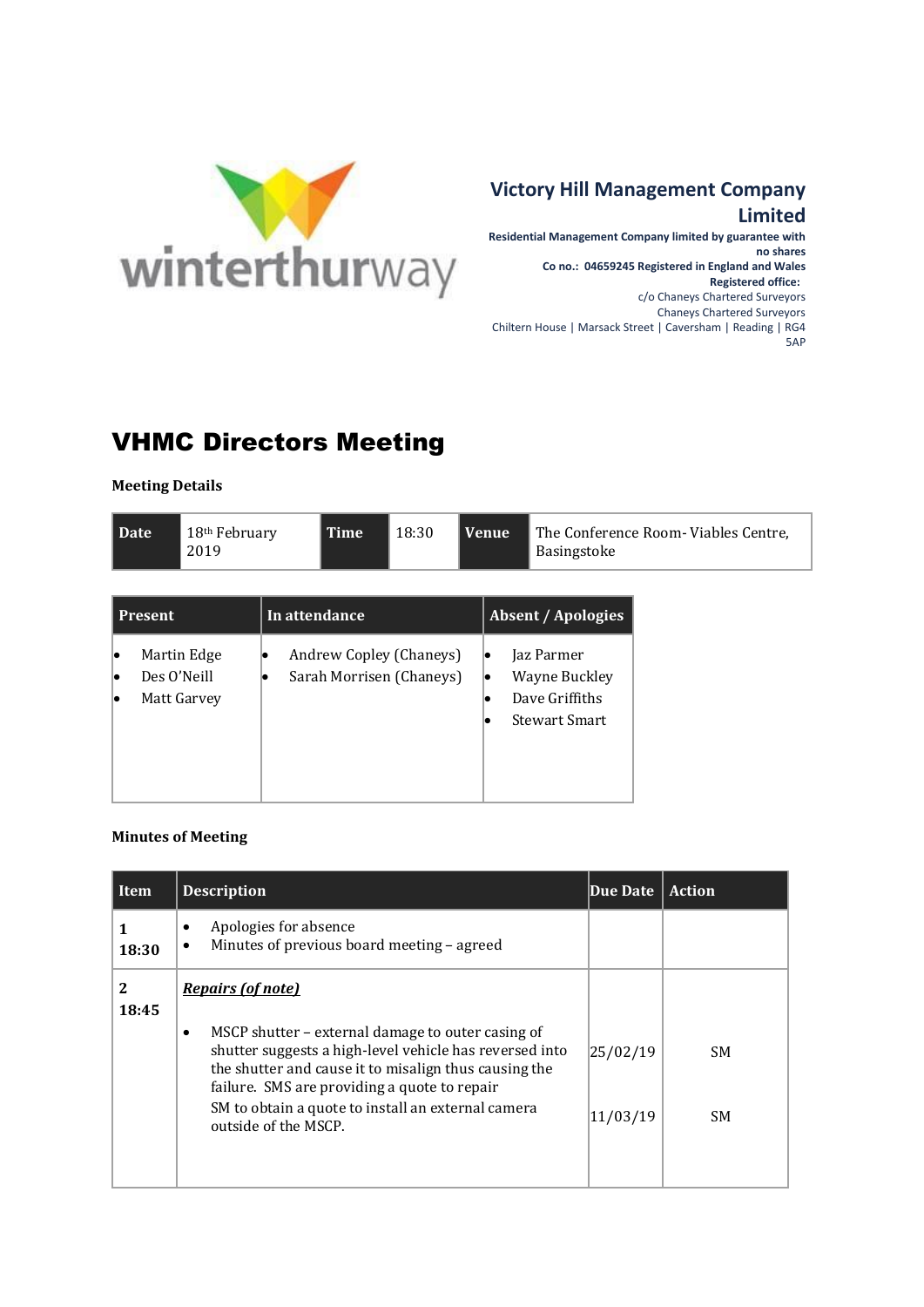| 3.<br>18:50 | <b>Maintenance (of note)</b>                                                                                                                                                                                                                                                                                                                                                                                                                                                                                                                                                                                                          |          |           |
|-------------|---------------------------------------------------------------------------------------------------------------------------------------------------------------------------------------------------------------------------------------------------------------------------------------------------------------------------------------------------------------------------------------------------------------------------------------------------------------------------------------------------------------------------------------------------------------------------------------------------------------------------------------|----------|-----------|
|             | Embankment lights (steps) - SM has met an alternative<br>$\bullet$<br>contractor onsite who will provide a quote.<br>Lift works - Kone are underperforming, AC has<br>$\bullet$<br>arranged a meeting with the Area Manager to discuss.<br>Abseiling Contractor - SM has sourced 2 alternatives<br>$\bullet$                                                                                                                                                                                                                                                                                                                          |          | SM        |
|             | and AC has a further 2 contractors if required.                                                                                                                                                                                                                                                                                                                                                                                                                                                                                                                                                                                       |          | AC        |
| 4.<br>19:10 | <b>Routine Maintenance</b>                                                                                                                                                                                                                                                                                                                                                                                                                                                                                                                                                                                                            |          |           |
|             | 6 monthly testing of AOV's in Birch, Cherry, Holly, Elm<br>$\bullet$<br>and Fir - Completed.                                                                                                                                                                                                                                                                                                                                                                                                                                                                                                                                          |          |           |
|             | Dry riser testing - scheduled for March 2019.<br>$\bullet$                                                                                                                                                                                                                                                                                                                                                                                                                                                                                                                                                                            |          |           |
|             | Abseiling works - SM has sourced a 2 alternative<br>$\bullet$<br>abseilers and AC has sourced a further 2 if required.                                                                                                                                                                                                                                                                                                                                                                                                                                                                                                                |          |           |
| 5.<br>19:30 | <b>Leaseholder Issues</b>                                                                                                                                                                                                                                                                                                                                                                                                                                                                                                                                                                                                             |          |           |
|             | Insurance claim (Elm) - 299/298/297/296/295 - SM<br>$\bullet$<br>works have been completed, final snagging by<br>insurers/TVS will take by 22/02/19. Damaged<br>communal carpets are being replaced as part of the<br>insurance claim.<br>Insurance claim (Elm) - 366/367 - SM has met with the<br>$\bullet$<br>insurance appointed Loss Adjuster. Works will be<br>covered if the leak is from a fixed water source.<br>Scaffolding will be erected W/C 18/03/19. Site visit<br>arranged with contractors carrying out the search and<br>find works W/C 11/03/19.                                                                    | 11/03/19 | <b>SM</b> |
|             | At the previous meeting, MG requested that a<br>$\bullet$<br>spreadsheet of leaks to date, on a block by block basis,<br>is compiled to allow the Board to have further<br>understanding of the most affected blocks, cause etc.<br>SM requested extending the deadline for this to<br>28/02/19 which was agreed.                                                                                                                                                                                                                                                                                                                     | 28/02/19 | SM        |
| 6.<br>19:45 | <b>Projects</b>                                                                                                                                                                                                                                                                                                                                                                                                                                                                                                                                                                                                                       |          |           |
|             | <b>Planned Maintenance/Long Term Planning</b><br><b>Extension of estate office - SM visited</b><br>$\circ$<br>Basingstoke & Deane Borough Council who<br>confirmed that application for planning<br>permission/building regs is required.<br>AC has been looking into the full requirements<br>and we may be able to submit a Certificate of<br>Lawful Development, Proposed. However,<br>building regs will still apply.<br>ME advised that he had seen an example of<br>Oakston's work, that it was not a modular<br>design and could be built to requirements and<br>was satisfied to go ahead with this contractor<br>(Oakstons). | 22/02/19 | SM        |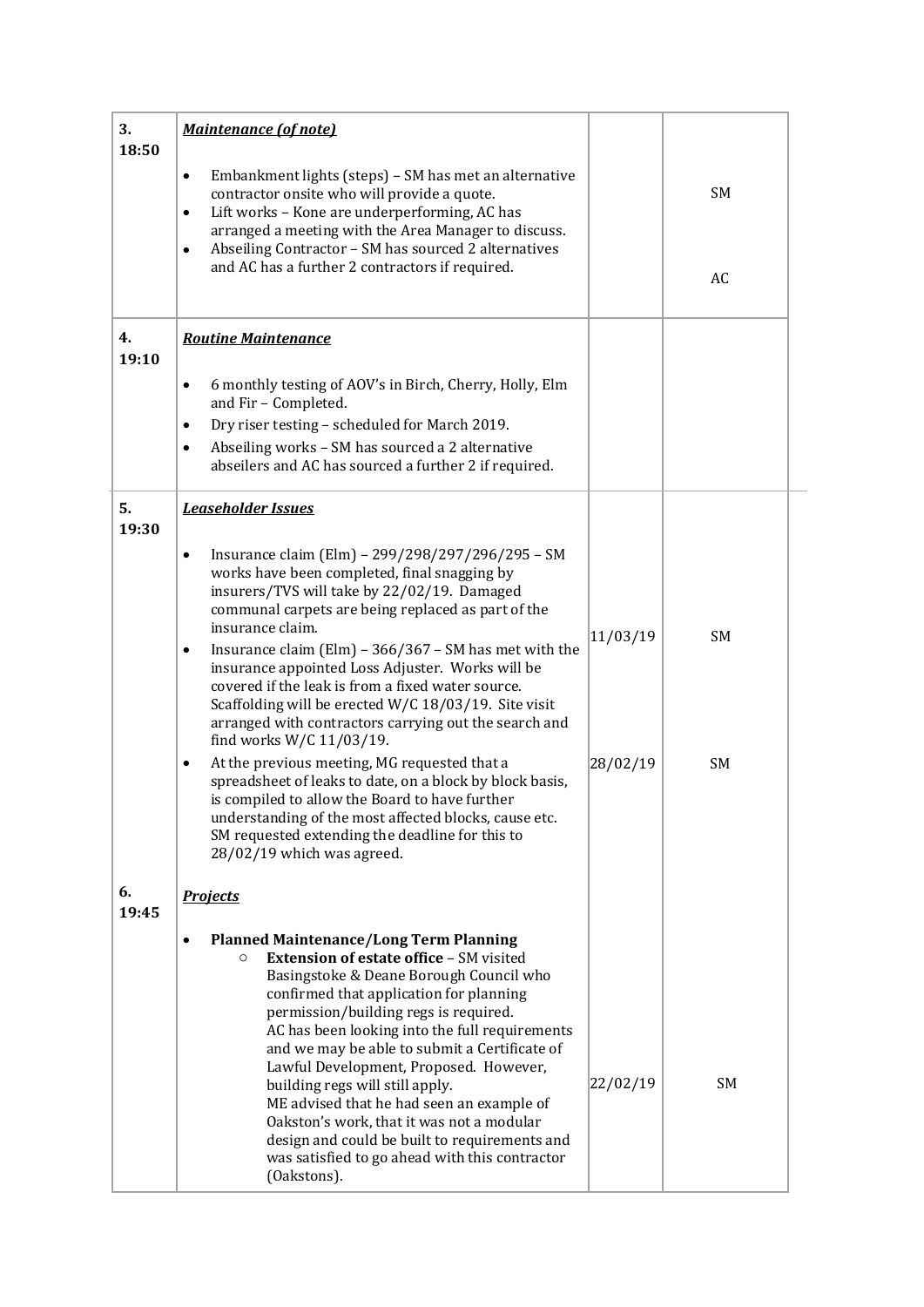| AC advised that £40,000 was budgeted over the<br>next 2 years to fund the extension of the estate<br>office.<br>ME advised that realistically the actual building<br>will not commence until August 2019, AC<br>advised that this could be expedited by the<br>appointment of a professional Architect.<br>Agree to appoint an Architect for advice and<br>drawings if required.<br>Refurbishment of lobbies - ME/SM met GNC<br>$\circ$<br>Contract Services who supplied an estimated<br>figure based on the lobby measurement of<br>60m3 and 10m3 for barrier matting as follows:<br>Kardean Van Gogh (glued down system) £4410<br>plus VAT<br>Karndean Loose lay (release adhesive system)<br>£4935 plus VAT<br>Agreed to proceed (in principal) with the<br>Karndean loose lay flooring.<br>SM to ask GNC to provide an actual quote for all | 22/02/19 | SM        |
|--------------------------------------------------------------------------------------------------------------------------------------------------------------------------------------------------------------------------------------------------------------------------------------------------------------------------------------------------------------------------------------------------------------------------------------------------------------------------------------------------------------------------------------------------------------------------------------------------------------------------------------------------------------------------------------------------------------------------------------------------------------------------------------------------------------------------------------------------|----------|-----------|
| of the blocks.<br>SM to also arrange quotes to replace the<br>skirting boards in the lobbies and for<br>repainting of the lobbies<br>SM to look into the options for lighting, sofas<br>etc.<br>MG noted that whilst the lobbies should be<br>branded in the same style, they maybe they                                                                                                                                                                                                                                                                                                                                                                                                                                                                                                                                                         | 01/03/19 | <b>SM</b> |
| shouldn't be identical.<br>Long Term Planning - AC briefed the finalised<br>$\circ$<br>PMP. A summary will be sent to Leaseholders<br>with the AGM minutes. AC to compile summary<br>and send to Board for approval.<br>Winterthur Way Facebook Page - AC advised<br>$\circ$<br>that the Winterthur Way Facebook page was up<br>and running, agreed that members could be<br>Leaseholders and Residents. Posts would be<br>approved by admin first. JR to have access to<br>post if required i.e. washing on balconies etc.<br>DON - agreed by should not give the<br>impression we over police the site<br>Will advertise the Facebook page on letters and<br>notices in the lobbies.                                                                                                                                                           | 26/02/19 | AC        |
| The Board would like to explore<br>representatives for each block who would<br>promote the Facebook page and its uses.<br>Winterthur Website - AC advised that the<br>$\circ$<br>updated website was now completed.<br>Hyperoptic - upgrade works now completed<br>$\circ$<br>onsite.<br><b>Estate Rules (V3)</b> - SM to update to include<br>$\circ$                                                                                                                                                                                                                                                                                                                                                                                                                                                                                           | 11/03/19 | SM        |
| new parking spaces, annual checking of<br>individual front doors and to include the link to<br>the website and Facebook page<br>The Board agreed that copies should be<br>available online and posted only upon request,<br>with a number being held at the Estate office.                                                                                                                                                                                                                                                                                                                                                                                                                                                                                                                                                                       | 11/03/19 | SM        |